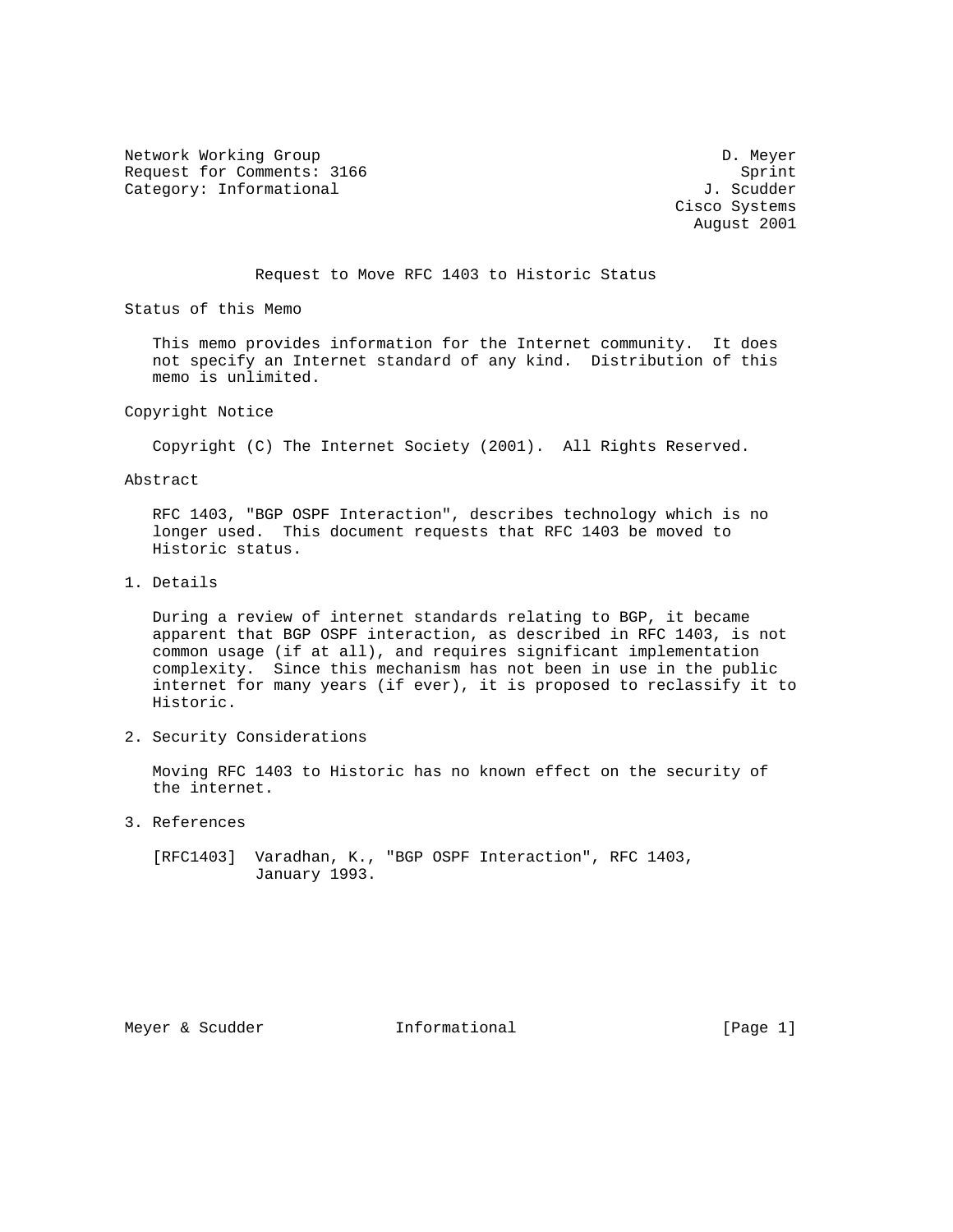4. Authors' Addresses

 David Meyer Sprint 12502 Sunrise Valley Dr Reston VA, 20191 MS VARESA-0105

EMail: dmm@sprint.net

 John Scudder Cisco Systems, Inc. 170 Tasman Drive San Jose, CA, 95134

EMail: jgs@cisco.com